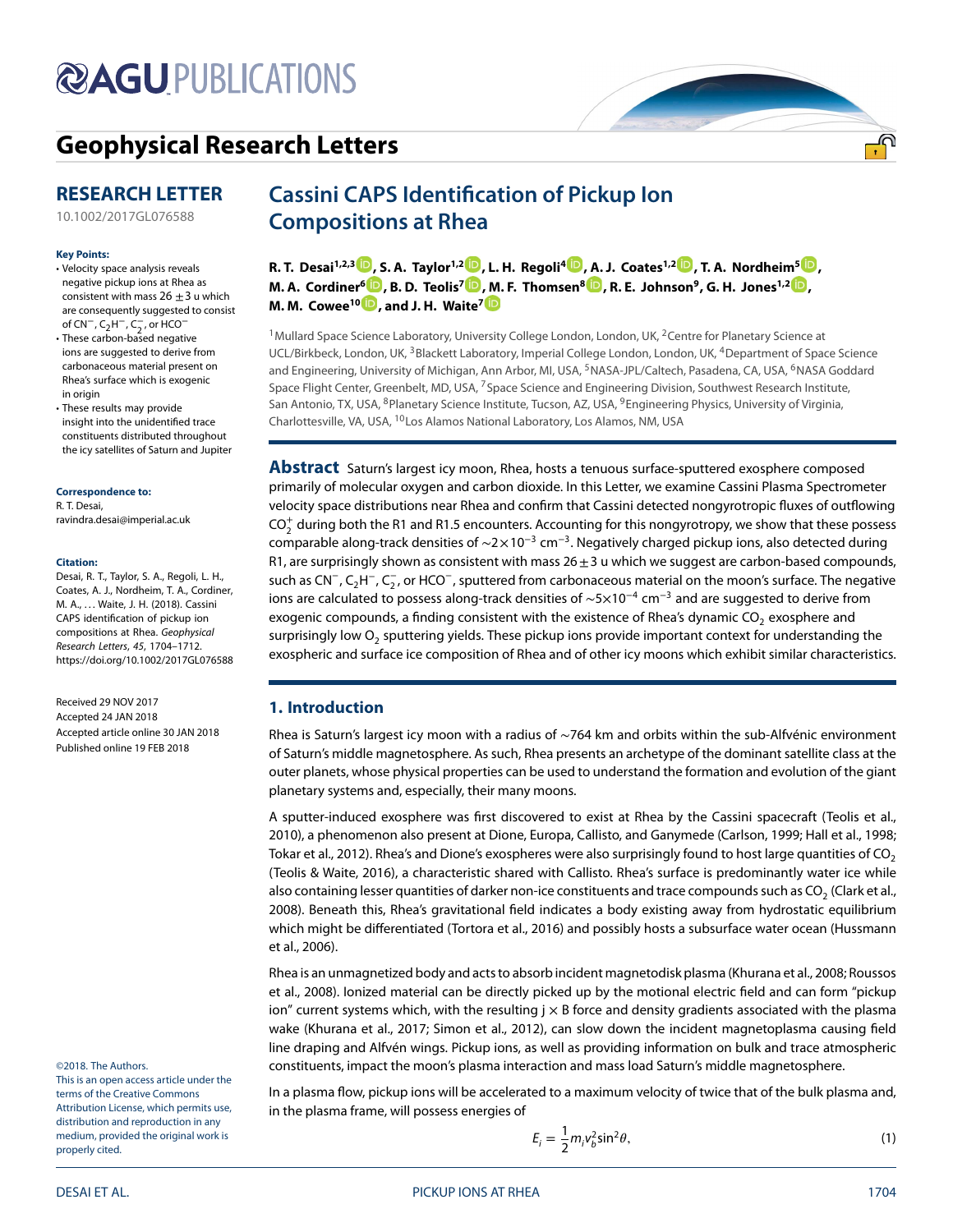# **QAGU** Geophysical Research Letters 10.1002/2017GL076588



<span id="page-1-0"></span>Figure 1. The left-hand panels show Cassini Plasma Spectrometer Ion Mass Spectrometer (IMS) differential energy flux (DEF) spectrograms acquired during the R1 and R1.5 encounters with Rhea and the right-hand panels the Cassini Plasma Spectrometer Electron Spectrometer (ELS) DEF spectrogram acquired during the R1 encounter. The IMS pickup ion detections are encircled at 22:33:00 during R1 at ∼2.5 keV and 01:33:00 during R1.5 at ∼3.5 keV. The negative pickup ion detections are evident at 22:41:30 at ∼1.5 keV. The lower right-hand panel shows a differenced plot of the ELS data which shows a negatively charged pickup ion signature similar in appearance to the positive pickup ion signatures.

> where  $m_i$  is the pickup ion mass,  $v_b$  is the bulk plasma velocity in the initial rest frame, and  $\theta$  is the angle between the bulk plasma velocity and the magnetic field (Coates et al., [1989\)](#page-7-6).

> At Rhea's orbit of ∼8.9 R<sub>S</sub>, the Saturnian magnetic field is nominally dipolar and newly born ions will be accelerated perpendicularly to the magnetic field to execute rings in velocity space. If the size of the ion gyroradii significantly exceeds that of the pickup ion source region, the resultant distributions will not fill the entire ring and can be considered nongyrotropic.

> Pickup ion distributions are inherently unstable and provide a source of free energy for plasma wave generation (Wu & Davidson, [1972\)](#page-8-6). These waves act to scatter the distributions in pitch angle, energy, and heat ambient gyroresonant populations. Alfvén-cyclotron waves, generated by pickup ions, have been observed throughout Saturn's extended neutral cloud out to ~8  $R_S$  where the increased plasma beta (ratio of magnetic to thermal pressure) results in the mirror mode dominating (Meeks et al., [2016;](#page-8-7) Russell et al., [2006\)](#page-8-8). The magnetic signatures of mass loading have, however, not been reported in the vicinity of Rhea, despite increased  $O_2^+$  abundances being observed at these radial distances (Martens et al., [2008\)](#page-7-7).

> In this Letter, we examine Cassini Plasma Spectrometer (CAPS) observations of pickup ions outflowing from Rhea with emphasis on further constraining the composition and origin of the negatively charged pickup ions detected by the CAPS Electron Spectrometer (ELS).

# **2. Velocity Space Analysis**

The CAPS Ion Mass Spectrometer (IMS) and CAPS ELS (Young et al., [2013\)](#page-8-9) were designed to measure lowenergy ions and electrons in the ranges of 1 eV to 50.3 keV and 0.6 eV to 28.8 keV, respectively. CAPS is located on an actuator which was held fixed during the Rhea flybys. Figure [1](#page-1-0) shows the CAPS observations during the targeted R1 enounter on 26 November 2005 and the nontargeted R1.5 encounter on 30 August. Closest approach occurred at 765 km and 5736 km, respectively, and both flybys occurred behind the moon, thus providing the opportunity to observe outflowing material.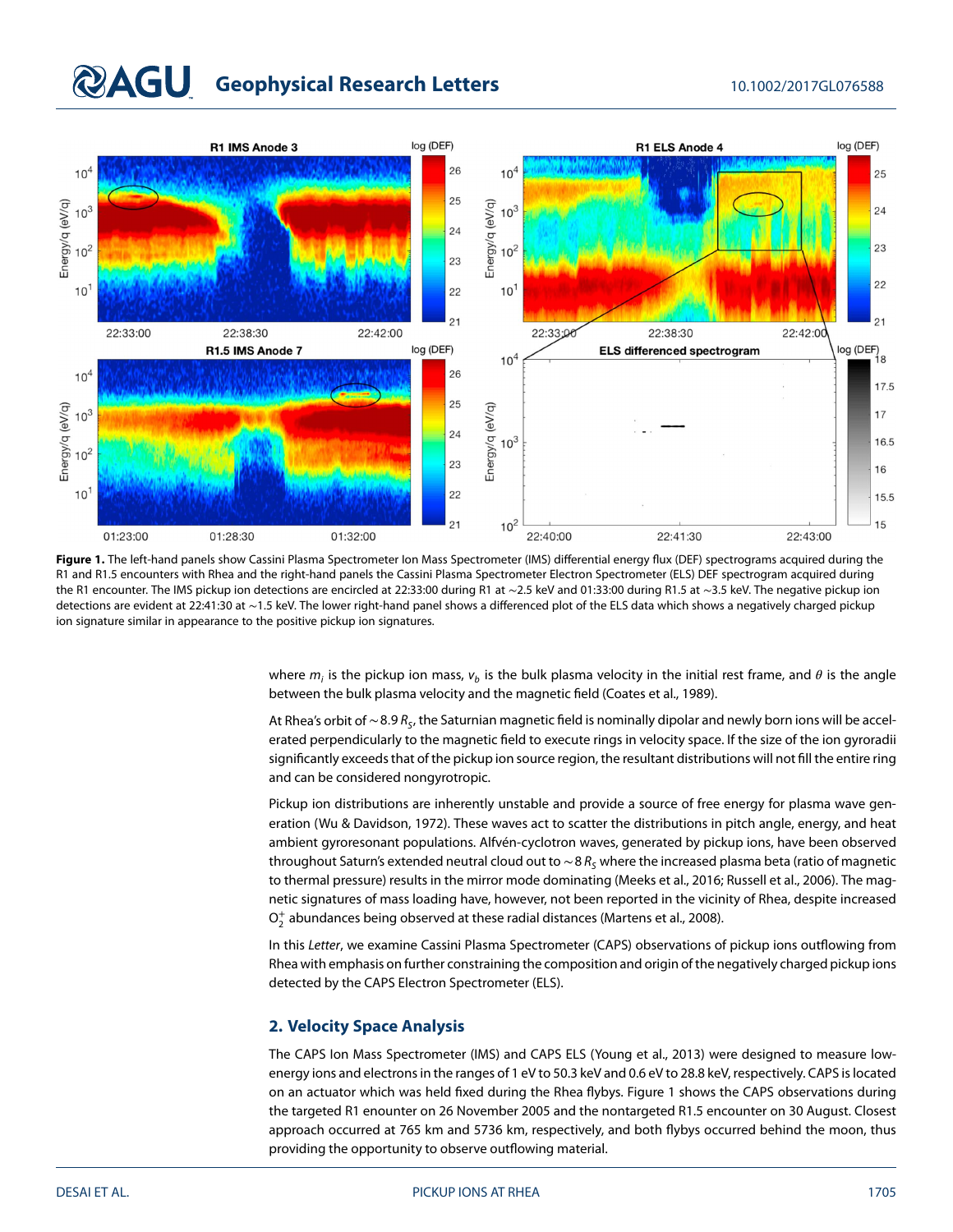# **QAGU** Geophysical Research Letters 10.1002/2017GL076588



<span id="page-2-0"></span>**Figure 2.** The Cassini Plasma Spectrometer data are converted into velocity space assuming CO<sup>+</sup> (left and middle panels) and mass 26 u (right-hand panels). These are projected into planes parallel and perpendicular to the magnetic field and  $-v \times B$  electric field for a single energy sweep. A linear interpolation is used for overlapping field of views which dilutes the detections when projected relative to the magnetic field. The geometrical look directions are used which, combined with each anodes 20∘ width, smears the detections in the parallel and antiparallel directions. The pickup velocity ring contour is overlaid.

During both encounters, a marked dropout in ion and electron fluxes occurs as Cassini traversed the moon's plasma wake. During R1, distinct plasma populations are visible in the IMS spectrogram around 22:33 UT at ∼2.5 keV, and during R1.5 a similar population is observed at 01:32 UT at ∼3.5 keV. In the ELS spectrogram, a distinct plasma population is visible at 22:41 UT at ∼1.6 keV, and a differenced plot (obtained by averaging the counts on anodes oriented away from 90∘ pitch angle, i.e., anodes 2, 3, 6, and 7, and subtracting these from anode 3) reveals this signature as analogous to the IMS signatures. These respective plasma populations have been identified as positively and negatively charged pickup ions deriving from Rhea and provided evidence for the moon's tenuous exosphere (Teolis et al., [2010\)](#page-8-0).

The IMS and ELS utilize electrostatic analyzers to energy select charged particles, and the characteristic velocity imparted to newly created ions by the pickup process allows CAPS to discriminate between pickup ions of different masses. Figure [2](#page-2-0) shows an IMS and ELS energy sweep corresponding to when these pickup ions were detected. The data are transformed into velocity space using the mass of anticipated pickup ions and projected onto planes which are parallel and perpendicular to the magnetic field and −v × B electric field, as measured by Cassini (e.g., Wilson et al., [2010\)](#page-8-10). The spacecraft and plasma velocity are subtracted, leaving the measurements in the pickup ion rest frame, and a contour representing the anticipated pickup ion ring distribution is overlaid, as predicted by equation [\(1\)](#page-0-0).

During R1 and R1.5, the pickup ions observed by the IMS appear consistent with masses 40 $\pm$ 4 u and 46 $\pm$ 4 u, respectively. This uncertainty derives from the width of the IMS energy bins and the plasma velocity which varies between ∼55 and ∼60 km/s during R1 and ∼55 and ∼65 km/s during R1.5; see Wilson et al. [\(2010\)](#page-8-10). The pickup ions arrive with near-zero velocity parallel to the B-field as anticipated for pickup within a dipolar pickup geometry and are therefore attributed to CO $_2^+$ , a conclusion previously reached by Teolis and Waite [\(2016\)](#page-8-2).

The pickup ions possess varying velocities parallel to the electric field indicating that they are highly nongyrotropic and exist within slightly different locations in phase space. During both encounters the pickup ions appear shifted compared to the predicted velocity contours, the most likely explanation being that the plasma conditions were different closer to the moon, where and when the ions were produced, compared to at the time and location of their detection. In Figure [3,](#page-3-0) the nominal trajectories of outflowing positive and negative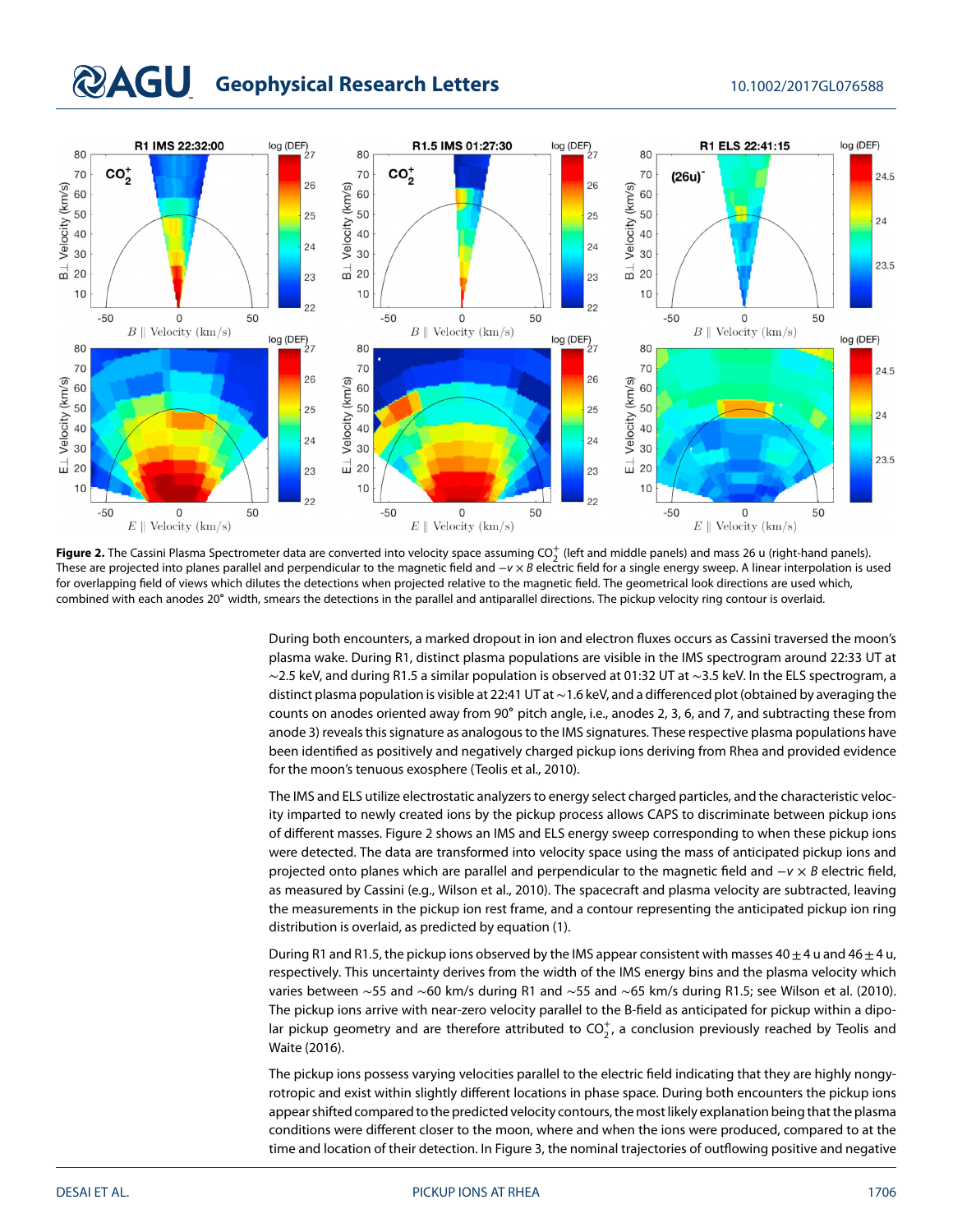# **RAGU** Geophysical Research Letters 10.1002/2017GL076588



<span id="page-3-0"></span>**Figure 3.** Nominal trajectories of outflowing O $_2^+$  (blue) and CO $_2^+$  (green) during R1 in the left-hand panel and during R1.5 in the middle panels. Outflowing O $^-$ (cyan) and negative ions of 26 u (magenta) are shown during R1 in the right-hand panel. The trajectories are calculated based upon Cassini plasma and field measurements at the time of detection and displayed in a Rhea-centered coordinate system. The nominal corotational wake and approximate sunlit regions of Rhea are marked, and times along Cassini's trajectory where the pickup ions were detected are marked red. The pickup ion trajectories originate within 100 km of Rhea's surface where increased neutral abundances are anticipated.

pickup ions are shown, calculated using Cassini field and plasma measurements. The CO $_2^+$  trajectories can be seen to correspond to where the respective detections were made during both R1 and R1.5.

The nongyrotropic nature of these distributions also becomes evident when examining these trajectories as they demonstrate how the pickup ions are only able to occupy a finite amount of the  $2\pi$  velocity ring space at any given instance. This also explains why the pickup ions are only observed over a finite time period as the pickup ion phase angle changes closer to the moon to where the CAPS finite field of view did not cover. Spatial variations in the ion production rate, due to the spatial distribution of the exospheric neutral density, could also contribute to this effect.

The identification of CO $_2^+$  on both the Rhea encounters raises interesting questions regarding the lack of  $\mathrm{O}_2^+$ pickup ions, as observed at Dione by Cassini (Tokar et al., [2012\)](#page-8-1). The IMS spectra shown in Figure [4](#page-4-0) do, however, feature a shoulder on the main corotational plasma distribution near ∼2 keV which, when closer to Rhea (not shown), appears similar to the  $O_2^+$  pickup ion detections reported by Tokar et al. [\(2012\)](#page-8-1). It is, however, difficult to differentiate this from the corotational plasma at Rhea's orbit, which exhibits a greater spread in energy compared to at Dione. Rhea's  $CO<sub>2</sub>$  and  $O<sub>2</sub>$  exosphere has been measured in situ by Cassini's lon and Neutral Mass Spectrometer (Teolis & Waite, [2016\)](#page-8-2), and the  $O<sub>2</sub>$  production rates have notably been determined to be significantly (∼300 times) lower than that predicted from the sputtering of pure water ice and are consistent with the presence of significant surface impurities.

The consistency of these identifications with the analysis and exospheric modeling results reported by Teolis and Waite [\(2016\)](#page-8-2) validates the use of the pickup ion velocity as a means of identifying composition, a method which will now be applied to analyze the negatively charged pickup ions.

The CAPS-ELS is capable of detecting negatively charged ions (Coates et al., [2007\)](#page-7-8), and Teolis et al. [\(2010\)](#page-8-0) reported that the negatively charged pickup ions detected during R1 were likely composed of O<sup>−</sup>. While initially reported as produced from electron attachment to atmospheric species, the inefficiency of this process was highlighted in a subsequent study (Itikawa, [2009;](#page-7-9) Teolis & Waite, [2016\)](#page-8-2), and it was consequently suggested that these were likely produced by surface-mediated process such as sputtering. In Figures [1](#page-1-0) and [2,](#page-2-0) these detections appear above the anticipated O<sup>−</sup> energy by ~15 km/s which corresponds to an energy discrepancy of ∼500 eV. These detections therefore appear consistent with a heavier species of mass 26±3 u. It is, however, possible for pickup ions to be accelerated to increased energies by a number of processes, which are now examined as follows:

1. Intense plasma waves have been observed at Rhea (Santolík et al., [2011\)](#page-8-11), and right-hand polarized Alfvéncyclotron waves, which would gyroresonantly interact with O<sup>−</sup>, could be produced by negatively charged pickup ions (Desai, Cowee, et al., [2017\)](#page-7-10). These however feed of the free energy from the pickup ions, and this effect could not be significant over such a short time period.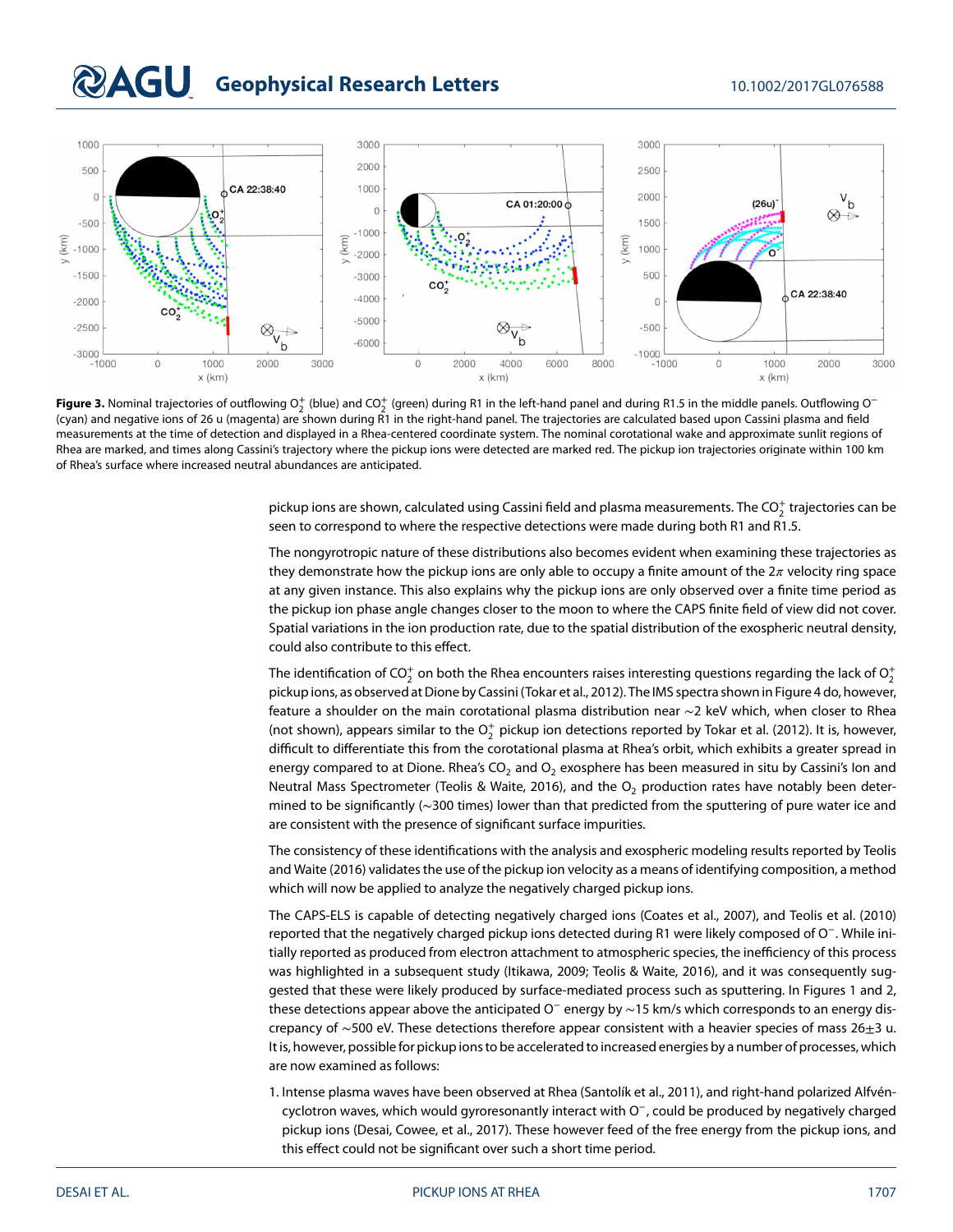# **COAGU** Geophysical Research Letters 10.1002/2017GL076588



<span id="page-4-0"></span>**Figure 4.** The top row shows an Ion Mass Spectrometer (IMS) and Electron Spectrometer (ELS) spectrum from each of the pickup ion detections identified in Figure [1.](#page-1-0) The IMS background plasma is fitted to using Maxwellian velocity distributions for water group ions, and the ELS spectra are fitted using a low-, medium-, and high-energy kappa distribution. The bottom row shows the calculated along-track densities.

- 2. Specular reflection from the lunar surface has been observed to accelerate solar wind ions to 3 times that of the bulk plasma velocity (Saito et al., [2008\)](#page-8-12). This is however judged unlikely at Rhea due to high water group photodetachment rates in Saturn's magnetosphere (Coates et al., [2010\)](#page-7-11) precluding negatively charged O<sup>−</sup> existing in abundance as an ambient magnetospheric population.
- 3. Sputtering can result in energy being transferred to the sputter products. O<sup>−</sup> sputtering experiments have, however, shown this to be too inefficient to account for the velocity discrepancy discovered herein (Tang et al., [1996\)](#page-8-13).
- 4. Previous theoretical studies have predicted large negative surface potentials at Rhea up to several hundred volts (Nordheim et al., [2014;](#page-8-14) Roussos et al., [2010\)](#page-8-15), and observations during the Rhea R2 flyby appear to support this (Santolík et al., [2011\)](#page-8-11). However, for surface potentials to explain the observed energy discrepancy, a negative surface potential of 500 V would have to occur uniformly over a large region of Rhea's surface. Given that the theoretical studies have predicted surface potentials which vary strongly depending on surface location, this is not considered likely.
- 5. The bulk plasma velocity is predicted to vary in the vicinity of Rhea and in particular on the Saturn-facing hemisphere (Roussos et al., [2008\)](#page-8-4). The CAPS plasma velocity measurements during R1 were, however, obtained in this region and do not show this effect to be significant (Wilson et al., [2010\)](#page-8-10).

The apparent inconsistency with O<sup>−</sup> pickup ions raises two possibilities. First, the signature could be produced by an electron beam oriented perpendicularly to the magnetic field. The longevity of this signatures above the background populations, its spatial occurrence, and the similarity to the unambiguous positive pickup ion signatures are, however, highly indicative of negatively charged pickup ions of mass 26  $\pm$  3 u, of a type not previously considered.

# **3. Origin of the Negative Ions**

Heavier negative pickup ions could result from carbon-based compounds with positive electron affinities (EA), such as CN<sup>−</sup>, C<sub>2</sub>H<sup>−</sup>, C<sub>2</sub>, or HCO<sup>−</sup>, being produced via sputtering of the moon's surface. Spectroscopic observations of Rhea at ≤5.2 μm wavelengths have revealed unusually dark material which is consistent with the presence of either tholin (C-, H-, N-, O-bearing) or iron (Fe-bearing) compounds (Ciarniello et al., [2011;](#page-7-12) Scipioni et al., [2014;](#page-8-16) Stephan et al., [2012\)](#page-8-17). This material is also present at Dione, Phoebe, Iapetus, Hyperion, Epimetheus, and throughout Saturn's F-ring, thus implying a common process occurring throughout these icy satellites (Clark et al., [2008\)](#page-7-2). Dark tholin-like material is also apparent in spectroscopic observations of the Galilean icy moons, which is thought to be composed of hydrocarbon or cyanide compounds (McCord et al., [1998\)](#page-8-18).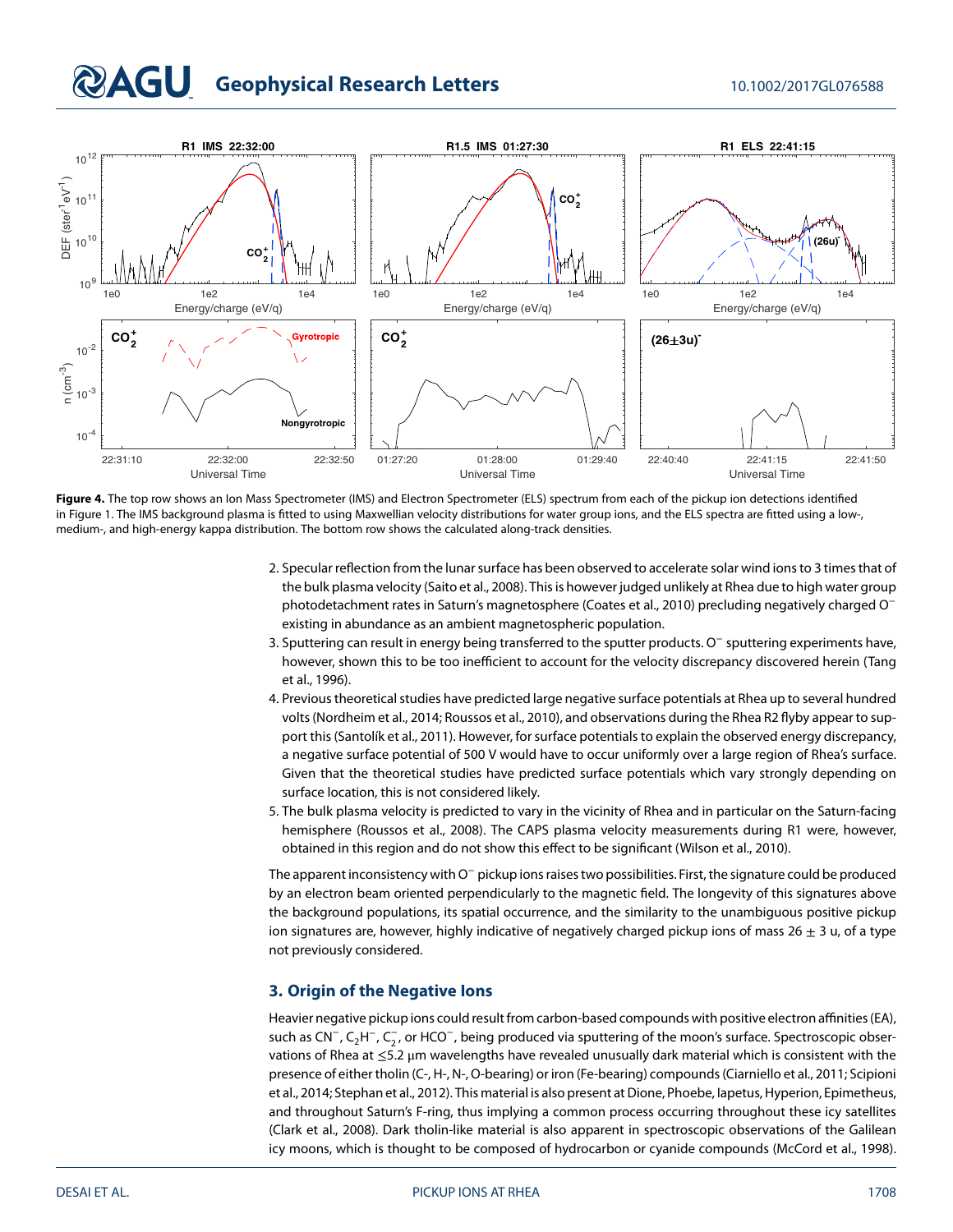An abundance of electrons is also anticipated near Rhea's negatively charged surface which could readily attach onto electrophillic molecules.

Visual Infrared Mapping Spectrometer observations of Rhea have shown that an ∼1% tholin-type admixture could explain unidentified features in the near-infrared (Ciarniello et al., [2011\)](#page-7-12). It therefore initially appears surprising that such a trace constituent would be observed outflowing in significant quantities. The pickup ion trajectories, however, shown in Figure [3,](#page-3-0) demonstrate how pickup ions originating from different regions in Rhea's exosphere become concentrated in phase space when observed, a phenomenon which appears enhanced for heavier species due to their larger gyroradii. This could explain why a trace heavier species might preferentially be detected.

Visual Infrared Mapping Spectrometer observations of Rhea's surface are also derived from the top few microns, and exogenous material might not have penetrated this far. A thin carbonaceous surface coating on the moon, possibly only a few monolayers thick, could therefore consist of significantly larger fraction of this unidentified dark material than is apparent from remote observations. This could have been deposited from magnetospheric plasma and dust populations or been delivered by micrometeorite, cometary, and interplanetary particles raining into the Saturn system (Clark et al., [2008;](#page-7-2) Stephan et al., [2012\)](#page-8-17). At Rhea, the spatial distributions of the unidentified material indeed suggest an external origin, with higher concentrations on the leading and trailing hemispheres pointing to magnetospheric dust and plasma deposition, respectively (Clark et al., [2008;](#page-7-2) Scipioni et al., [2014\)](#page-8-16).

Dark spots are also observed near Rhea's equator which are associated with surface disruptions (Schenk et al., [2011\)](#page-8-19). The negative pickup ions map back to near Rhea's equatorial regions and the possibility that endogenic carbon-rich material could have been released onto the surface via impact events such as the cause of the Inktomi impact crater or the discolored spots or from further large-scale geologocial resurfacing (e.g., Stephan et al., [2010\)](#page-8-20), cannot be discounted.

It is possible for tholin-type compounds to be incorporated into the ice from when the moon formed. Compounds such as C<sub>2</sub>H<sub>2</sub>, CH<sub>3</sub>OH, and HCN appear ubiquitously within cometary ices at ∼1% of H<sub>2</sub>O abundances, thus signifying their presence in the protosolar accretion disk from which the giant planetary systems formed (Mumma & Charnley, [2011\)](#page-8-21). Teolis and Waite [\(2016\)](#page-8-2) go on to predict the quantity of carbon atoms in Rhea's surface ice to be as high as 13% that of H<sub>2</sub>O and processes such as photolysis, radiolysis, and heating could act to process the chemical state of such compounds, whether endogenic or exogenic to Rhea.

The CN<sup>−</sup> (EA = 3.8 eV), C<sub>2</sub>H<sup>−</sup> (EA = 3.0 eV) and C<sub>2</sub> (EA = 3.3 eV) anions can be produced from electrons impacting compounds such as hydrogen cyanide, acetylene and diacetylene (Inoue, [1966;](#page-7-13) May et al., [2008\)](#page-7-14). Graphite-compounds could be created through radiation bombardment and surface chemistry (Lifshitz et al., [1990;](#page-7-15) McCord et al., [1998\)](#page-8-18), which could produce C<sub>2</sub>. Sputtering experiments indeed predict the efficient production of the C<sub>2</sub>H<sub> $_\chi^-$ </sub> anions from hydrocarbon compounds (Johnson & Sundqvist, [1992\)](#page-7-16), and these are suggested as candidate sputter products at Europa (Johnson et al., [1998\)](#page-7-17). Carbon chain anions have also possibly been observed at Comet Halley (Cordiner & Charnley, [2014\)](#page-7-18) and exist elsewhere in Saturn's magnetosphere, among carbon-rich compounds in Titan's ionosphere (Desai, Coates, et al., [2017\)](#page-7-19). The HCO<sup>−</sup> (EA = 0*.*31 eV) anion could possibly be formed by deprotonation or dissociative electron attachment of  $H_2CO$  or CH<sub>3</sub>OH. Further study of the sputtering of carbon-rich ejecta from ices representative of the icy moons of Saturn and Jupiter could surely provide further insight into which sputtering rates are significant with regard to these anions.

Although the aforementioned negative pickup ions appear inconsistent with O<sup>−</sup>, it should be noted that in the differenced ELS spectrogram displayed in Figure [1,](#page-1-0) further signatures also consistent with negative pickup ions are present earlier in time at a lower energy. Although too brief to conclusively identify these as negative ions, this might represent the same pickup ion population dispersed in energy via interactions with a surface-generated electric field as observed at the Earth's moon (Poppe et al., [2012\)](#page-8-22), or indeed could correspond to O<sup>−</sup> pickup ions given their location in phase space; see Figure [3.](#page-3-0)

### **4. Densities and Escape Rates**

Figure [4](#page-4-0) shows IMS energy spectra during R1 and R1.5 and the ELS spectrum during R1, corresponding to the pickup ion detections. The ion background is fitted using a Maxwellian water group velocity distribution which appears to better match the data during R1.5 when Cassini was farther from Rhea's plasma interaction.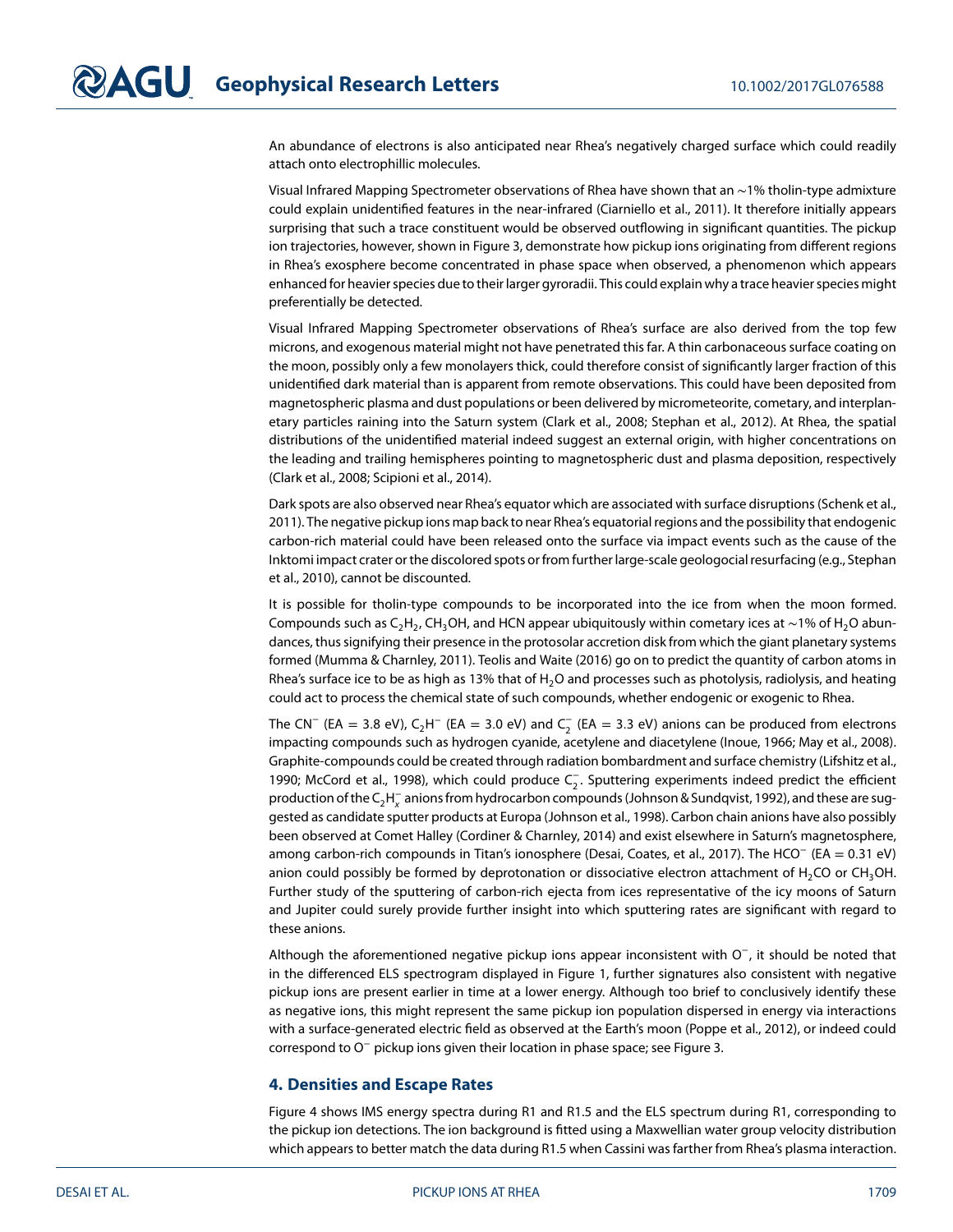In either instance the pickup ion detections are clearly identifiable and these fits are sufficient to isolate the pickup ion populations. A lower-energy hydrogen population is also present as well as further high-energy populations evident at *>*4 keV. These are not considered for this analysis.

The ELS spectrum shows two distinct electron populations at low and high energies which are represented using a double Kappa distribution (Schippers et al., [2009\)](#page-8-23). A significant amount of intermediary electrons are also present which are also approximated by a broad Kappa distribution. The proximity to Rhea's plasma interaction, as well as multiple possible photoelectron populations (Taylor et al., [2018\)](#page-8-24), results in significant variabilities in the electron spectrum during R1. The negatively charged pickup ion population consistently remains above the background throughout this variability; see Figure [1.](#page-1-0)

The nongyrotropic pickup ion densities are calculated using an expression derived for partially filled ring velocity distributions. In the plasma frame, the pickup ions can be expressed relative to the magnetic field as

$$
f(v) = \frac{n}{\Delta \phi v_{b\perp}} \delta(v_{\text{perp}} - v_{b\perp}) \delta(v_{\parallel} - v_{b\parallel}),
$$
 (2)

where  $\Delta \phi = 2\pi$  in the case of a gyrotropic ring (Wu & Davidson, [1972\)](#page-8-6).

Pickup ion trajectories derived from the extrema of Rhea's exosphere, see Figure [3,](#page-3-0) are used to estimate that the pickup ions are able to fill  $\sim \pi/4$  of velocity space; see Figure [3.](#page-3-0) This can be expressed in the spacecraft frame as

$$
f(v) = \frac{n}{\Delta \phi v_{b\perp}} \delta(v_b - v_c) \delta v_{b\parallel},
$$
\n(3)

where  $v_c$  is the velocity corresponding to the CAPS energy bin in which the pickup ions were detected. The spacecraft velocity is removed for an inertial reference frame. The pickup ion density, n, can then be calculated from the count rate,  $R_c$ , by the expression

$$
n = \frac{R_c \Delta \phi}{v_b \varepsilon A \Delta \phi_c},\tag{4}
$$

where the area of acceptance  $A = 0.33$  cm<sup>-2</sup>, the CAPS phase angle coverage  $\Delta \phi_c = \pi/2$ , and  $\epsilon$  is the microchannel plate efficiency. A microchannel plate efficiency of 0.46 is used for the CO $_2^+$  pickup ions and 0.50 for the negatively charged pickup ions (Stephen & Peko, [2000;](#page-8-25) Tokar et al., [2012\)](#page-8-1).

Figure [4](#page-4-0) shows the resulting IMS and ELS along-track densities. The CO<sup>+</sup> densities peak at ~2.5×10<sup>-3</sup> cm<sup>-3</sup>, whereas the negatively charged pickup ions peak at values nearly an order of magnitude lower at  $\sim$ 5 × 10<sup>-4</sup> cm<sup>-3</sup>. The CO $_2^+$  densities during R1 are also calculated assuming a gyrotropic distribution to demonstrate how such an assumption significantly overestimates abundances.

While Rhea's exosphere has shown to be dynamic and variable, the CO $_2^{\text{+}}$  densities can be integrated over the hemisphere of the moon where the motional electric field will result in ion escape, to calculate approximate global escape rates. Assuming uniform ionization, this results in an estimated ~4.6×10<sup>20</sup> CO<del>¦</del> s<sup>−1</sup> escaping the moon during R1 and ~5.7×10<sup>20</sup> CO<sup>+</sup> s<sup>−1</sup> during R1.5. This rate is compatible with the varying CO<sub>2</sub> production rates resulting from the model of Teolis and Waite [\(2016\)](#page-8-2). This is also∼0.25 times that predicted at Dione which experiences more intense plasma bombardment due to being located deeper inside Saturn's magnetosphere (Wilson et al., [2017\)](#page-8-26). A similar calculation can be performed for the negative ions which results in an outflow rate of ~5.4 × 10<sup>19</sup> s<sup>-1</sup>.

It should be noted that these rates are only an estimate as studies have shown highly varying dynamical processes at Rhea's magnetospheric interaction at small or intermediate scales, and such dynamics may "destroy" or disperse the smooth paths of pickup ions with small or moderate-sized gyroradii (Roussos et al., [2012\)](#page-8-27). It is therefore not clear precisely which density should be used to represent globally averaged ion production rates.

The outflowing pickup ions will contribute to magnetospheric ion populations. Rhea's  $CO<sub>2</sub>$  exosphere may therefore provide a source of the 44 u ions, or the carbon and oxygen ions via dissociative reactions, identified at radial distances of <20 R<sub>S</sub> (Christon et al., [2015\)](#page-7-20). If the breakup is sufficiently fast, this may provide some explanation for the elevated  $\mathrm{O}_2^+$  levels reported by Martens et al. [\(2008\)](#page-7-7) at Rhea's orbit.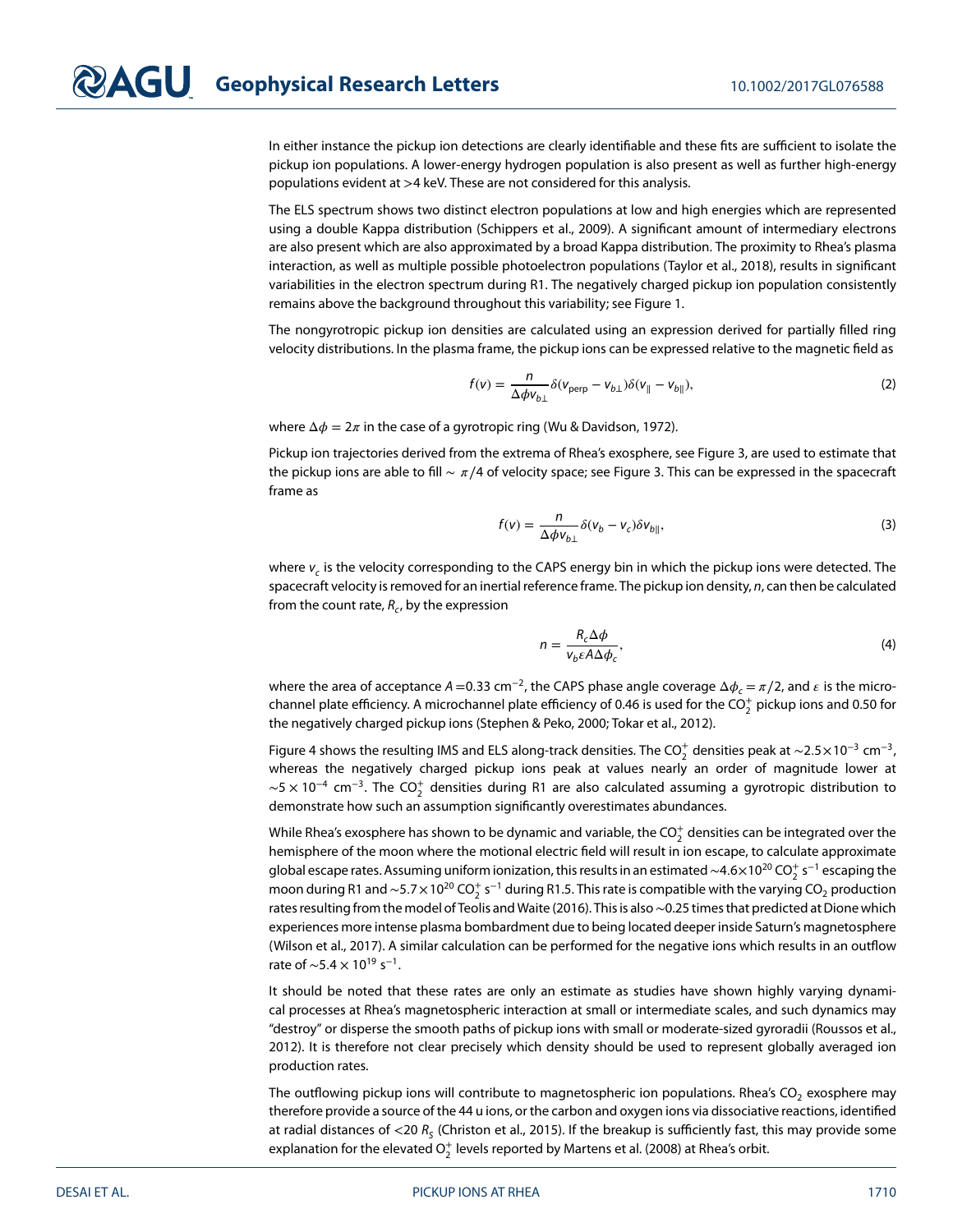Further analysis of the generation of instabilities associated with nongyrotropic pickup ions, in a plasma beta regime representative of Rhea's plasma environment, is required to understand whether the magnetic signature of this mass loading might be visible.

### **5. Summary and Conclusions**

This study has analyzed the composition, density, and outflow rates of positively and negatively charged pickup ion distributions at Saturn's icy moon Rhea and determined the following.

- 1. CAPS-IMS observed nongyrotropic fluxes of  $CO_2^+$  pickup ions during the R1 and R1.5 encounters with comparable along-track densities of *≲*2×10<sup>−</sup><sup>3</sup> cm<sup>−</sup>3.
- 2. The R1 CAPS-ELS detections, previously identified as derivingfrom the pickup of O<sup>−</sup>, are shown as consistent with heavier species of mass  $26\pm3$  u. These are consequently identified as negatively charged carbon-based compounds produced from tholin-type material on Rhea's surface.
- 3. The negatively charged pickup ions are suggested to consist of CN<sup>−</sup>, C<sub>2</sub>H<sup>−</sup>, C<sub>2</sub>, or HCO<sup>−</sup>, resulting from the dark material observed at Rhea and throughout the icy moons of Saturn.
- 4. The negatively charged ions were observed with along-track densities of *≲*5 × 10<sup>−</sup><sup>4</sup> cm<sup>−</sup>3.
- 5. Possible further negative ion signatures are also identified which could represent dispersion in energy as a result of surface charging or a further population of O<sup>−</sup> pickup ions.

This study provides context for understanding the exospheric and surface compositions and plasma interaction of Rhea as well as other icy satellites in the outer solar system. The trace constituents in Rhea's surface ice, and also at other Saturnian and Jovian icy moons, are largely unconstrained, and it remains to be determined just how similar or different these ices are to each other or indeed to ices formed elsewhere in the solar system such as those within comets and further icy bodies.

### <span id="page-7-0"></span>**References**

<span id="page-7-20"></span>Carlson, R. W (1999). A tenuous carbon dioxide atmosphere on Jupiter's moon Callisto. Science, 283, 820–821.

- <span id="page-7-12"></span><span id="page-7-8"></span><span id="page-7-2"></span>Christon, S. P., Hamilton, D. C., Plane, J. M. C., Mitchell, D. G., DiFabio, R. D., & Krimigis, S. M. (2015). Discovery of suprathermal Fe<sup>+</sup> in Saturn's magnetosphere. Journal of Geophysical Research: Space Physics, 120, 2720–2738.<https://doi.org/10.1002/2014JA020906>
	- Ciarniello, M., Capaccioni, F., Filacchione, G., Clark, R. N., Cruikshank, D. P., Cerroni, P.,…Stephan, K. (2011). Hapke modeling of Rhea surface properties through Cassini-VIMS spectra. Icarus, 214, 541–555.
	- Clark, R. N., Curchin, J. M., Jaumann, R., Cruikshank, D. P., Brown, R. H., Hoefen, T. M., …Nelson, R. M. (2008). Compositional mapping of Saturn's satellite Dione with Cassini VIMS and implications of dark material in the Saturn system. Icarus, 193, 372–386.
	- Coates, A. J., Crary, F. J., Lewis, G. R., Young, D. T., Waite, J. H. Jr., & Sittler, E. C. Jr. (2007). Discovery of heavy negative ions in Titan's ionosphere. Geophysical Research Letters, 34, L22103.<https://doi.org/10.1029/2007GL030978>
	- Coates, A. J., Johnstone, A. D., Wilken, B., Jockers, K., & Glassmeier, K.-H. (1989). Velocity space diffusion of pickup ions from the water group at comet Halley. Journal of Geophysical Research, 94, 9983–9993.
	- Coates, A. J., Jones, G. H., Lewis, G. R., Wellbrock, A., Young, D. T., Crary, F. J., …Hill, T. W. (2010). Negative ions in the Enceladus plume. Icarus, 206, 618–622.

<span id="page-7-19"></span><span id="page-7-18"></span><span id="page-7-11"></span><span id="page-7-6"></span>Cordiner, M. A., & Charnley, S. B. (2014). Negative ion chemistry in the coma of comet 1P-Halley. Meteoritics & Planetary Science, 49, 21–27. Desai, R. T., Coates, A. J., Wellbrock, A., Vuitton, V., Crary, F. J., González-Caniulef, D., …Sittler, E. C. (2017). Carbon chain anions and the growth of complex organic molecules in Titan's ionosphere. Astrophysical Journal Letter, 844(L18), 6.

- <span id="page-7-10"></span>Desai, R. T., Cowee, M. M., Wei, H., Fu, X., Gary, S. P., Volwerk, M., & Coates, A. J. (2017). Hybrid simulations of positively and negatively charged pickup ions and cyclotron wave generation at Europa. Journal of Geophysical Research, 122, 10,408–10,420. [https://doi.org/](https://doi.org/10.1002/2017JA024479) [10.1002/2017JA024479](https://doi.org/10.1002/2017JA024479)
- <span id="page-7-1"></span>Hall, D. T., Feldman, P. D., McGrath, M. A., & Strobel, D. F. (1998). The far-ultraviolet oxygen airglow of Europa and Ganymede. Astrophysical Journal Letter, 499, 475–481.
- <span id="page-7-3"></span>Hussmann, H., Sohl, F., & Spohn, T. (2006). Subsurface oceans and deep interiors of medium-sized outer planet satellites and large trans-neptunian objects. Icarus, 185, 258–273.
- <span id="page-7-13"></span><span id="page-7-9"></span>Inoue, M. (1966). Ions négatifs formés dans le cyanogène et l'acide cyanhydrique. Journal de Chimie Physique, 63, 1061–1071.

<span id="page-7-17"></span>Itikawa, Y. (2009). Cross sections for electron collisions with oxygen molecules. Journal of Physical and Chemical Reference Data, 38, 1–20. Johnson, R. E., Killen, R. M., Waite, J. H. Jr., & Lewis, W. S. (1998). Europa's surface composition and sputter-produced ionosphere. Geophysical Research Letters, 25, 3257–3260.

<span id="page-7-16"></span><span id="page-7-5"></span>Johnson, R. E., & Sundqvist, B. U. R. (1992). Electronic sputtering: From atomic physics to continuum mechanics. Physics Today, 45, 28-36.

Khurana, K. K., Fatemi, S., Lindkvist, J., Roussos, E., Krupp, N., Holmström, M., …Dougherty, M. K. (2017). The role of plasma slowdown in the generation of Rhea's Alfvén wings. Journal of Geophysical Research: Space Physics, 122, 1778–1788. [https://doi.org/](https://doi.org/10.1002/2016JA023595) [10.1002/2016JA023595](https://doi.org/10.1002/2016JA023595)

<span id="page-7-15"></span><span id="page-7-4"></span>Khurana, K. K., Russell, C. T., & Dougherty, M. K. (2008). Magnetic portraits of Tethys and Rhea. Icarus, 193, 465–474.

Lifshitz, Y., Kasi, S. R., Rabalais, J. W., & Eckstein, W. (1990). Subplantation model for film growth from hyperthermal species. Physical Review B, 41, 10468.

- <span id="page-7-7"></span>Martens, H. R., Reisenfeld, D. B., Williams, J. D., Johnson, R. E., & Smith, H. T. (2008). Observations of molecular oxygen ions in Saturn's inner magnetosphere. Geophysical Research Letters, 35, L20103.<https://doi.org/10.1029/2008GL035433>
- <span id="page-7-14"></span>May, O., Fedor, J., Ibănescu, B. C., & Allan, M. (2008). Absolute cross sections for dissociative electron attachment to acetylene and diacetylene. Physical Review A, 77, 040701.

#### **Acknowledgments**

R. T. D. acknowledges STFC Studentship 1429777. A. J. C. and G. H. J. acknowledge support from the STFC consolidated grants to UCL-MSSL ST/K000977/1 and ST/N000722/1. The Cassini CAPS data used are available on the Planetary Database System (PDS) or upon reasonable request.